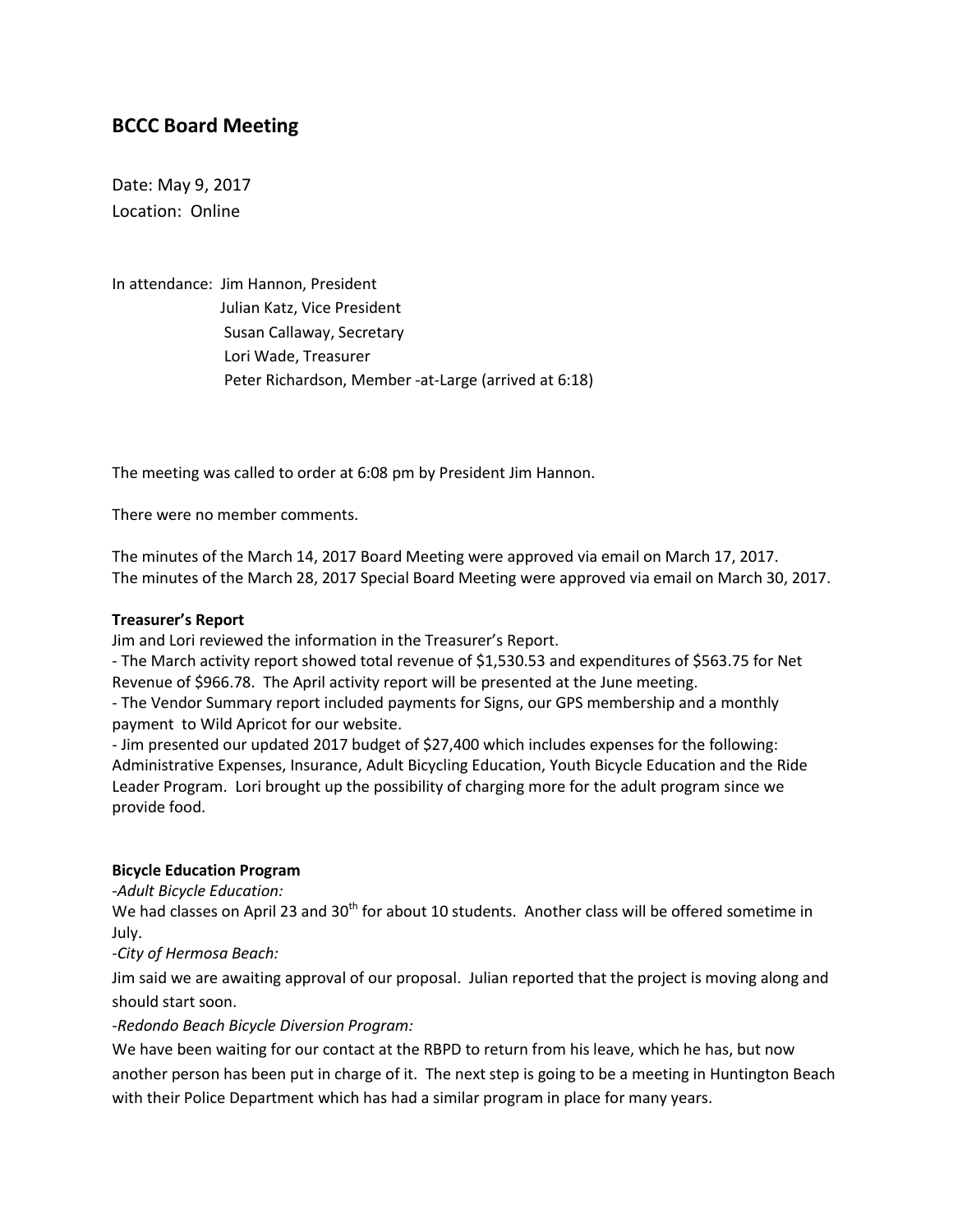## *-2017 Youth Bicycle Education Program: .*

The club completed a Books and Bike Safe Cycling Event at the Manhattan Beach Library on April 29<sup>th</sup>. We have a program scheduled on May 13th at the 186<sup>th</sup> Street School in Gardena for which we already have enough volunteers.

We also have another program scheduled at Alta Vista School on May 26<sup>th</sup>. For this event, the police chief and several officers will be in attendance. The mayor and press have also been invited. Due to the recent tragic death of a girl while riding her bike in Redondo Beach , more parents and schools are realizing the importance of cycling education. We have already been contacted by two more schools about our program.

We are also scheduled to present our program at Lincoln Elementary School sometime in June.

## **Sponsors and Grants**

We added one new sponsor, Marina Bike Rental.

We are in the process of closing out our grants from West Basin Water District and Beach Cities Health District so we can apply for new grants. Jim and Lori will be working on these reports. Most of the grant money from BCHD was spent on new bike racks for our bike corral rental program.

We have received a total of \$21,580 from our sponsors, grants, miscellaneous reimbursements and donations.

#### **Ride Leader Program**

Mario did not provide a report but Jim indicated that he thought things were going pretty well, except that we need more ride leaders. Peter agreed, and said what we really need are Level 3 ride leaders. Jim mentioned that he heard everyone enjoyed their Velodrome experience that was made possible by Gerry Agnew's generosity.

The crash report included several incidents:

A new member, Cecilia, went down 3 times on her first ride with the club. Jim contacted her and she indicated she had only minor injuries and would be back to ride again.

Ron Pickering went down after another rider bumped into him while trying to avoid something in the road. He suffered a broken collarbone.

Trevor Turner injured his hand and went down while trying to brush broken glass from his back tire. Jim talked to him later and he said his hand was badly swollen.

#### **Security email incident**

Someone emailed Lori and made it look like Jim was requesting a check for \$12,000! She contacted Jim and they realized it was bogus.

#### **SBBC & BCC Club**

The possibility of a new relationship between SBBC and BCCClub is a work in progress, and there is nothing new to report at this time.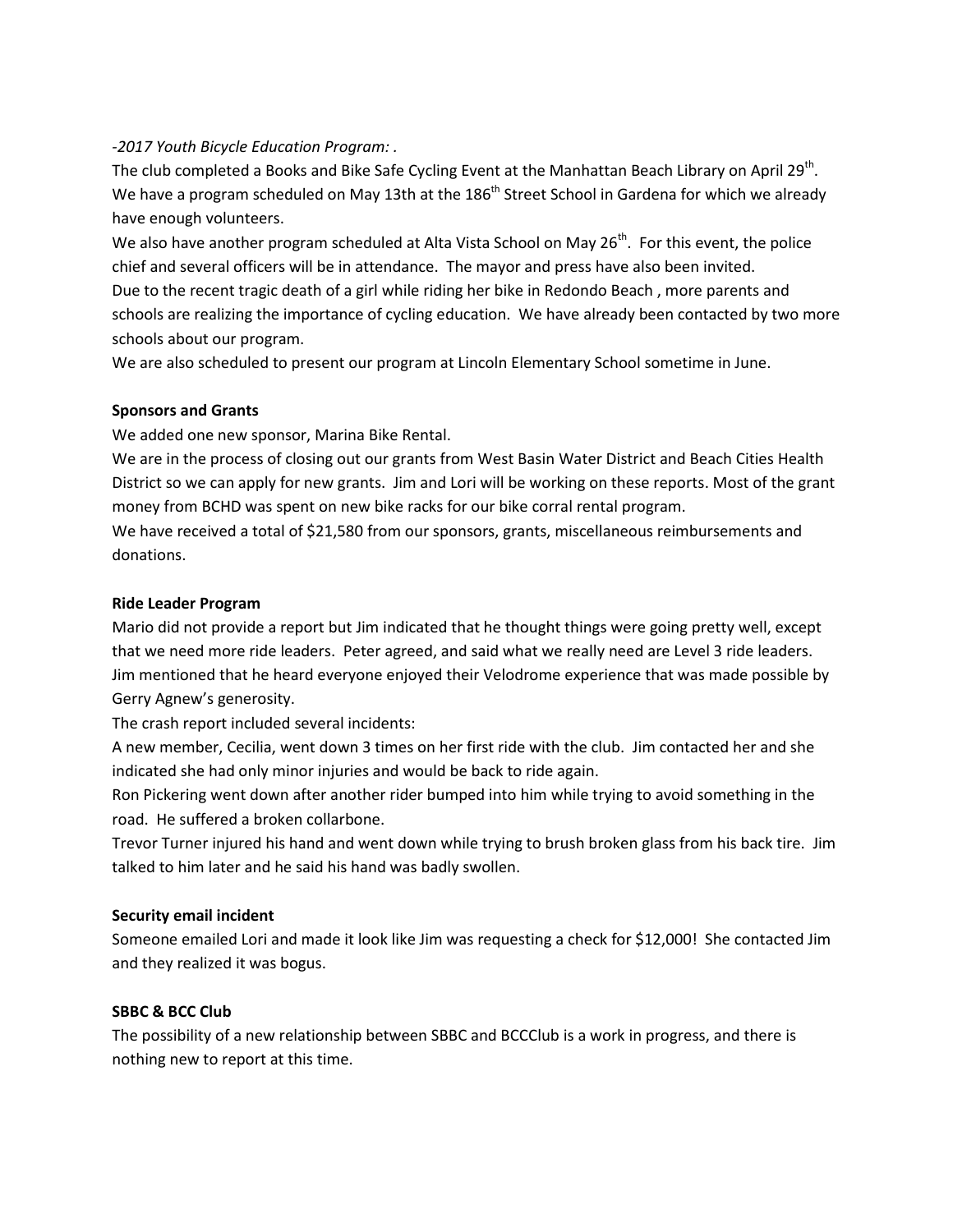## **On-Line Storage Options**

Jim reported that we need to look into options other than DropBox for on-line storage . He would like to give ride leaders access to DropBox but it is too expensive to add that many more people.

## **Membership/Website Upgrade Project**

Jim thanked Peter for all his work on this project and indicated that it looks good and people like it. Peter said everything seems to be running smoothly, especially the membership renewals.

## **-Membership Database**

In a couple of weeks, this will be turned over to Debbie Hannon. Peter suggested setting up a separate email account for this since the volume of email messages is quite high. Jim brought up the possibility of sending out emails to members who haven't renewed to see if they might be interested in re-joining the club.

# -**Additional Websites:**

The Bike Corral Website and the Youth Education websites are complete. A website for Adult Education is being planned. This will clarify what the class involves.

A voting website is also being planned. Peter said that we will be able to generate our voting list from the Wild Apricot membership data, but we will need to use Survey Monkey for the ballot.

## **Bike Corral Report**

Jim reported that we have a manager in place, David Hui. He has been contacting potential customers, and will be getting his first contract this week.

We have a mock-up for a fence-style bike rack if we want to add this type of rack.

We have purchased 12 Deco Bike Racks.

We have a website (which might need to be tweaked) and well as rental procedures, agreements and a waiver.

# **-Volunteer Resources**

Jim mentioned that there is a college scholarship available to high school students who volunteer, thanks to Gerry Agnew. This has a May/June application period. Jim suggested that Peter's daughter might want to apply.

Jim would like to figure out how Best Buddies could be used as volunteers, perhaps as Independent Contractors who could be paid out of tip money.

BCHD, SBBC and BCCClub members who volunteer at our bike corrals will receive a new BCCC t-shirt as their payment.

Our legacy events in Hermosa Beach, Redondo Beach and Manhattan Beach will still be free this year.

# **2017 Garments**

Peter reported that the new indigo club t-shirts are ready for distribution to volunteers and sponsors. The ladies version is more fitted and has a V-neck.

The new kits are scheduled to arrive May 22nd or 23rd and will be mailed out shortly thereafter. Peter also reported the club store has an inventory of garments from previous orders.